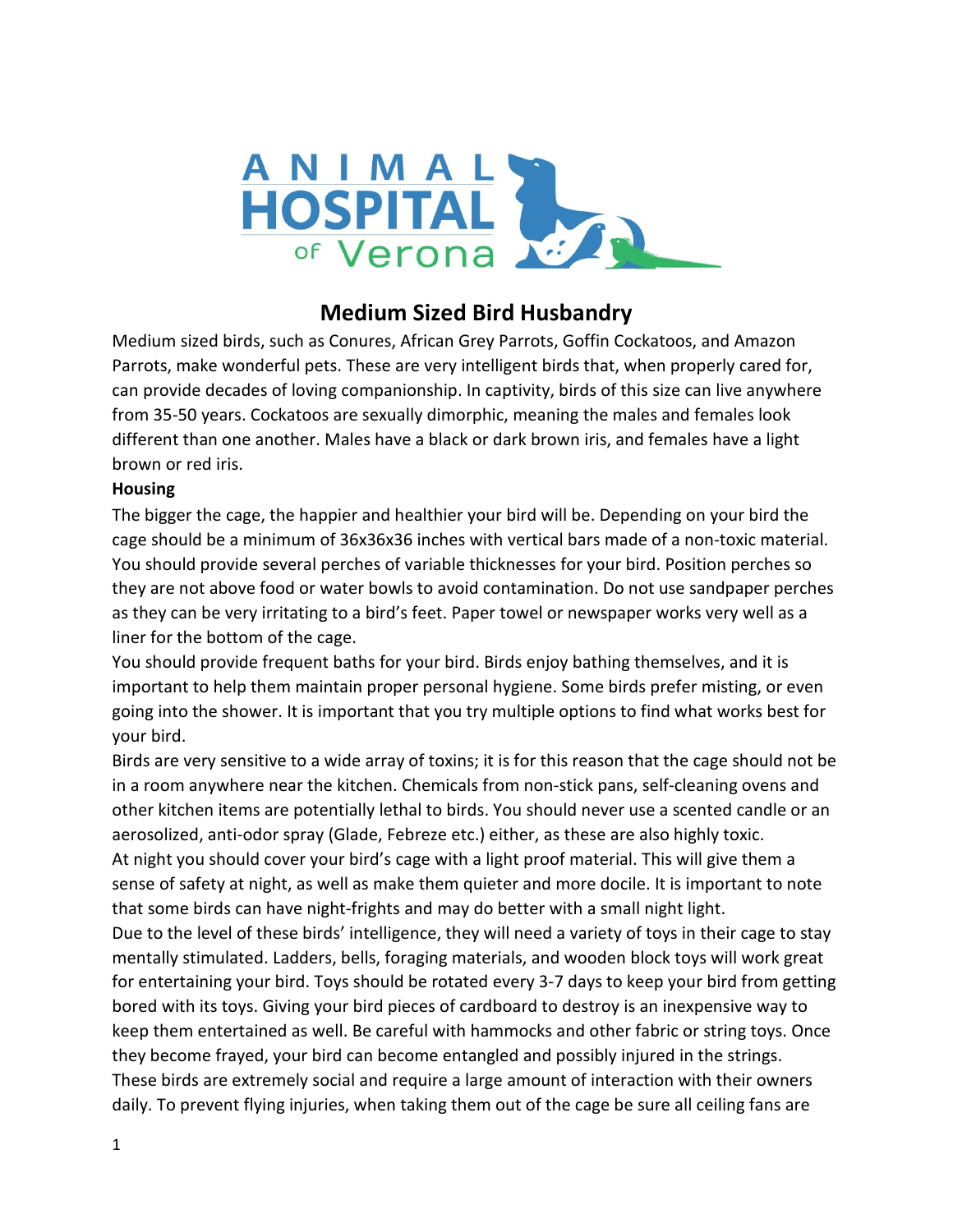turned off, and windows are closed and covered. Pet birds can also be injured by dogs or cats, so your bird should be very closely monitored with all other pets in the home. It may be best to avoid contact between other pets and your bird all together. You should also take care to unplug any electronic devices so that in the event your bird chews on a cord, it will not be electrocuted. Having a large perch of some kind in the room will make your bird feel more secure while playing outside the cage. When your bird is outside of the cage it should be closely supervised to prevent damage to property or injury to the bird.

### **Feeding**

The ideal diet for these birds should be about 80% pelleted food, 15% fruits and vegetables, and 5% seeds or treats. A high seed diet should be avoided due to their high fat content, which can lead to a wide variety of health problems including cardiovascular and liver disease. Some vegetables that are safe to give your bird include: radishes, turnips, mustard and dandelion greens, kale, cooked sweet potato, parsley, peas, green beans, peppers, cauliflower, broccoli, collard greens, corn and cucumbers. Acceptable fruits include apples, berries, kiwis, mangos, cantaloupe, honeydew, bananas, pears, and grapefruit. All fruits and vegetables should be thoroughly washed, and any seeds or pits removed before giving it to your bird. Avoid avocado and citrus fruits and seeds. Fresh water should be provided daily.

Some tips for switching your bird to a pelleted diet:

- Offer only pellets for a portion of the day. Birds can be picky and may refuse new food options when first offered. By allowing your bird to try only the pellets for a portion of the day, allows your bird time to adjust while still making sure they are eating what they are used to.
- Wet the pellets down. Sometimes making the pellets into a sort of damp mush, may make it more appealing for your bird to try initially. Eventually you can transition into completely dry.
- Offer in a smoothie. You can blend the pellets into a mixture of veggies and fruits to mask the pellets. Sometimes if you were to try your own version of the smoothie (without the pellets) at the same time, it may make your bird more willing to try this new food.

Brands of pellets we recommend:

- Mazuri
- Zupreem
- Lafeber
- Roudybush
- Harrison's

#### **Cleaning**

Maintaining a clean environment for your bird is of utmost importance. The cleaner the cage is, the healthier the birds tend to be. Newspaper, paper towel, or a combination of both makes the best substrate for your bird for that very reason. They are absorbent of any waste and are very easy to add or remove to the cage. This bedding should be changed daily to prevent any